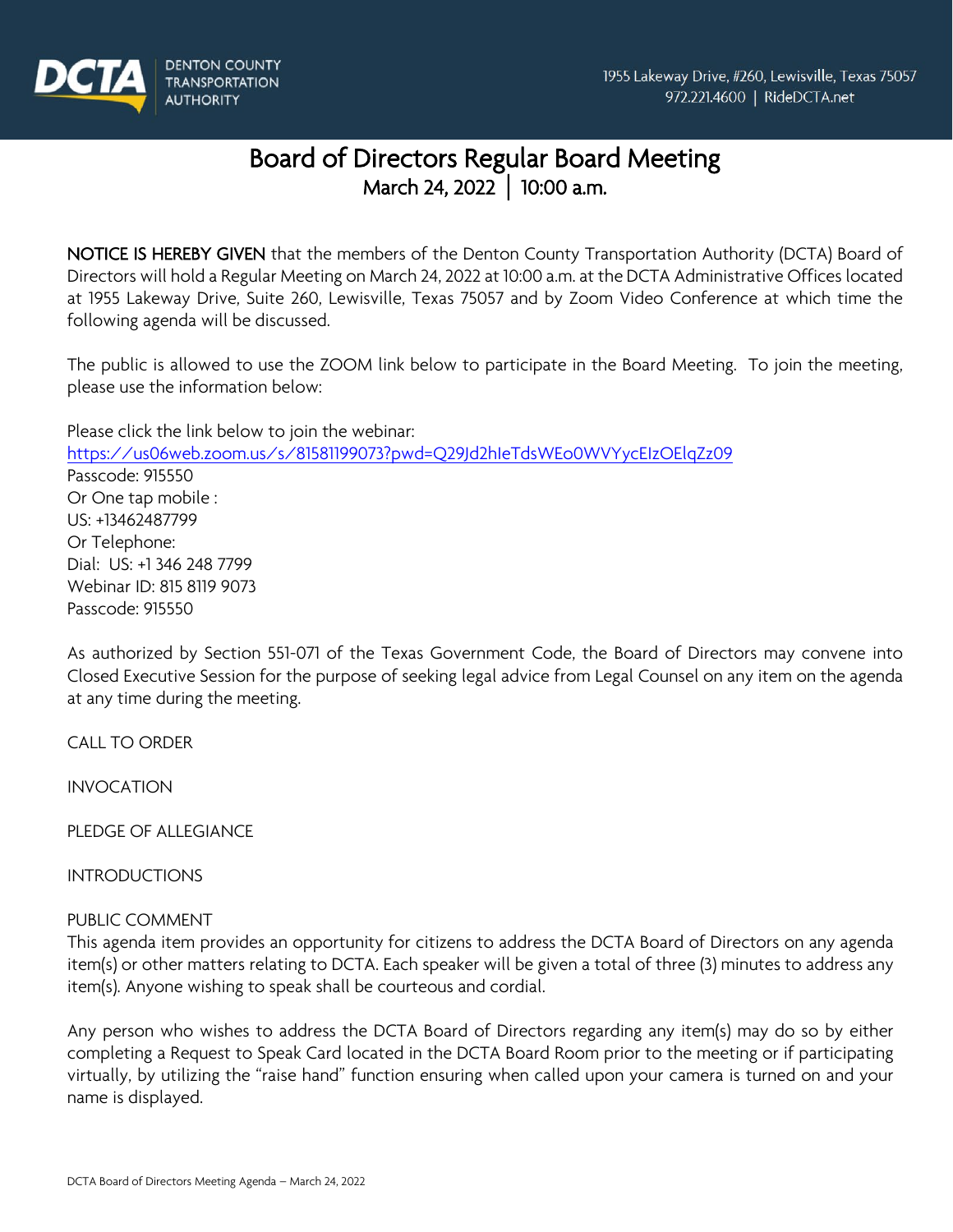

Citizens that are not able to participate in-person or connect virtually to the Zoom meeting must email his or her public comment to [kmorris-perkins@dcta.net](mailto:kmorris-perkins@dcta.net) no later than 3:00 pm on Wednesday, March 23, 2022, to ensure the comment will be read.

The Board of Directors is not permitted to take action on any subject raised by a speaker during Public Comments. However, the DCTA Board of Directors may have the item placed on a future agenda for action, refer the item to the DCTA Administration for further study or action, briefly state existing DCTA policy, or provide a brief statement of factual information in response to the inquiry.

CONSENT AGENDA

- 1. Consider Approval of Monthly Financial Statements for February 2022 (packet pages 8-15) Action Item Backup Information: Memo Exhibit 1.1: Monthly Financial Statements – February 2022 Exhibit 1.2: Capital Projects Budget Report – February 2022
- 2. Consider Appointments to the North Texas Mobility Corporation (NTMC) Board of Directors

(packet pages 16-18) Action Item Backup Information: Memo Exhibit 1: Letter of Resignation from Sara Hensley Exhibit 2: Resolution R22-05

3. Consider Approval of an Award of Contract to EAN Holdings, LLC DBA Commute with Enterprise for Commuter Vanpool Program Services

(packet pages 19-68) Action Item Backup Information: Memo Exhibit 1: Solicitation 22-01 Exhibit 2: Evaluation Consensus Average

4. Consider Approval of Resolution R22-04 Designating Paul Cristina as the Alternate Investment Officer (packet pages 69-71)

Action Item Backup Information: Memo Exhibit 1: Resolution R22-04

### REGULAR AGENDA

1. Discussion of Title VI Policy Update to Include Major Service and Fare Change Policy (packet page 72)

| <i>Discussion Item</i>   |                                                 |
|--------------------------|-------------------------------------------------|
| Presenters:              | Gibran Hadj-Chikh, Kittelson & Associates, Inc. |
|                          | Krista Purser, Kittelson & Associates, Inc.     |
| Backup Information: Memo |                                                 |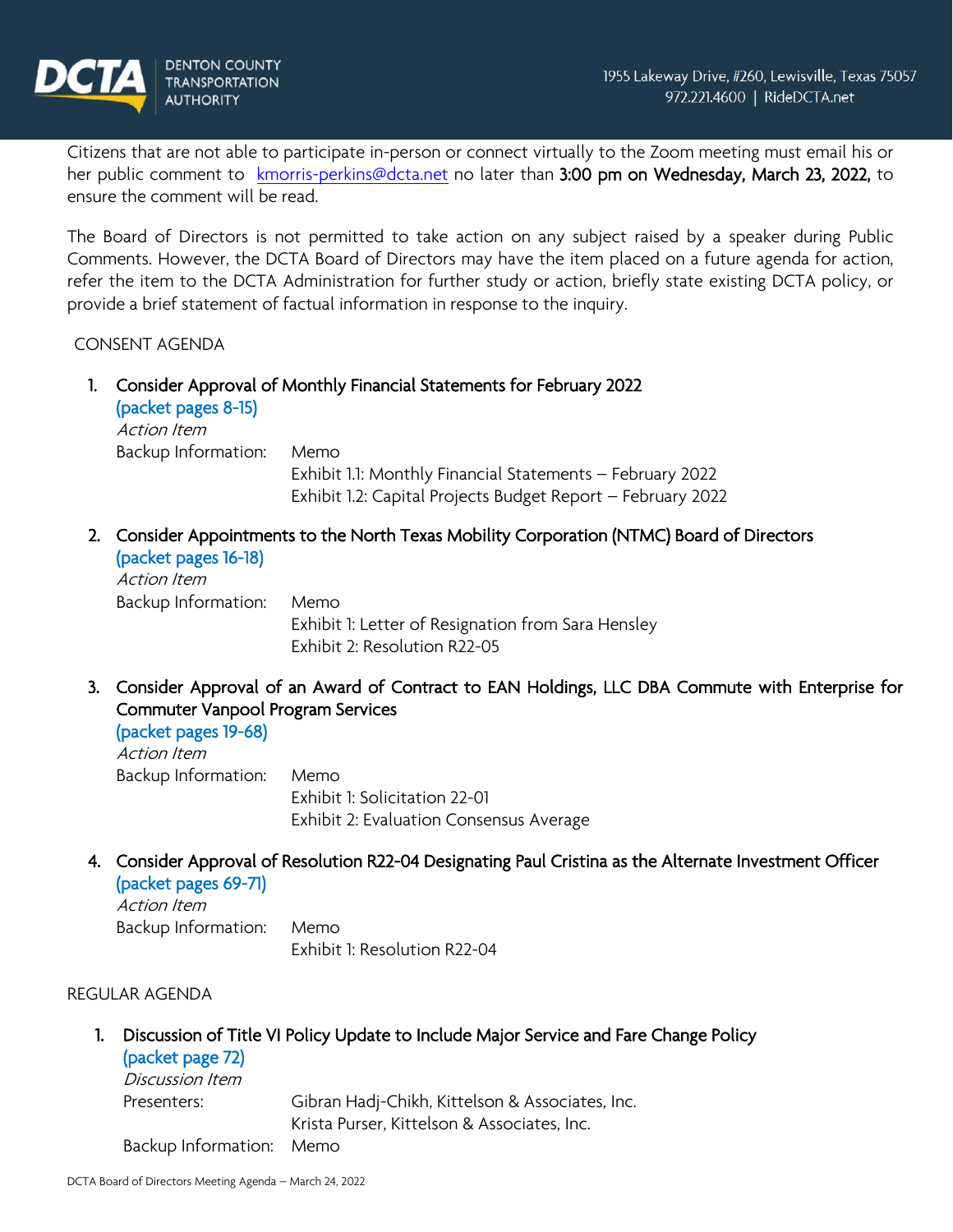# 2. Mobility Services Update

| (packet page 73)    |                                                                              |
|---------------------|------------------------------------------------------------------------------|
| Discussion Item     |                                                                              |
| Presenters:         | Javier Trilla, AVP of Innovation and Information Technology<br>Ari Luks, Via |
|                     | Alex Lavoie, Via                                                             |
|                     | George Brighten, Via                                                         |
|                     | Chris Newport, Accenture                                                     |
| Backup Information: | Memo                                                                         |

3. Discuss DCTA's Public Communication Program and Consider Authorizing the Interim Chief Executive Officer (CEO) to Negotiate and Enter into an Agreement(s) with a Firm(s) for Current and Upcoming Public Outreach Needs

## (packet page 75)

| Action Item              |                                                               |
|--------------------------|---------------------------------------------------------------|
| Presenter:               | Pamela Burns, Director of Public Involvement & Communications |
| Backup Information: Memo |                                                               |

4. Consider Approval of Contract Amendment with PS-Stearns, Inc. for GoZone Brand Ambassador Services to Support GoZone

# (packet pages 76-79)

| Action Item              |                                                                        |
|--------------------------|------------------------------------------------------------------------|
| Presenter:               | Pamela Burns, Director of Public Involvement & Communications          |
| Backup Information: Memo |                                                                        |
|                          | Exhibit 1: Second Amendment to Agreement for Brand Ambassador Staffing |
|                          | <b>Services</b>                                                        |

## 5. Consider Approval of Contract Staff Support Services

## (packet page 80)

| Action Item              |                                                     |
|--------------------------|-----------------------------------------------------|
| Presenter:               | Marisa Perry, Chief Financial Officer/VP of Finance |
| Backup Information: Memo |                                                     |

6. Consider Approval of an Extension of 17-03 on Demand Rideshare Services Contract and 17-27 On-call Taxi and Non-emergency Transportation Services Contract

# (packet pages 81-88)

| Brandy Hazel, Manager of Contracts and Procurement                                                  |
|-----------------------------------------------------------------------------------------------------|
| Memo                                                                                                |
| Exhibit 1: Second Amendment to Agreement for 17-03 On-Demand Rideshare                              |
| Services - Lyft                                                                                     |
| Exhibit 2: First Amendment to Agreement for 17-03 On-Demand Rideshare Services<br>- Irving Holdings |
| Exhibit 3: First Amendment to Agreement for 17-27 On-Call Taxi & Emergency                          |
| Transportation Services - Irving Holdings                                                           |
|                                                                                                     |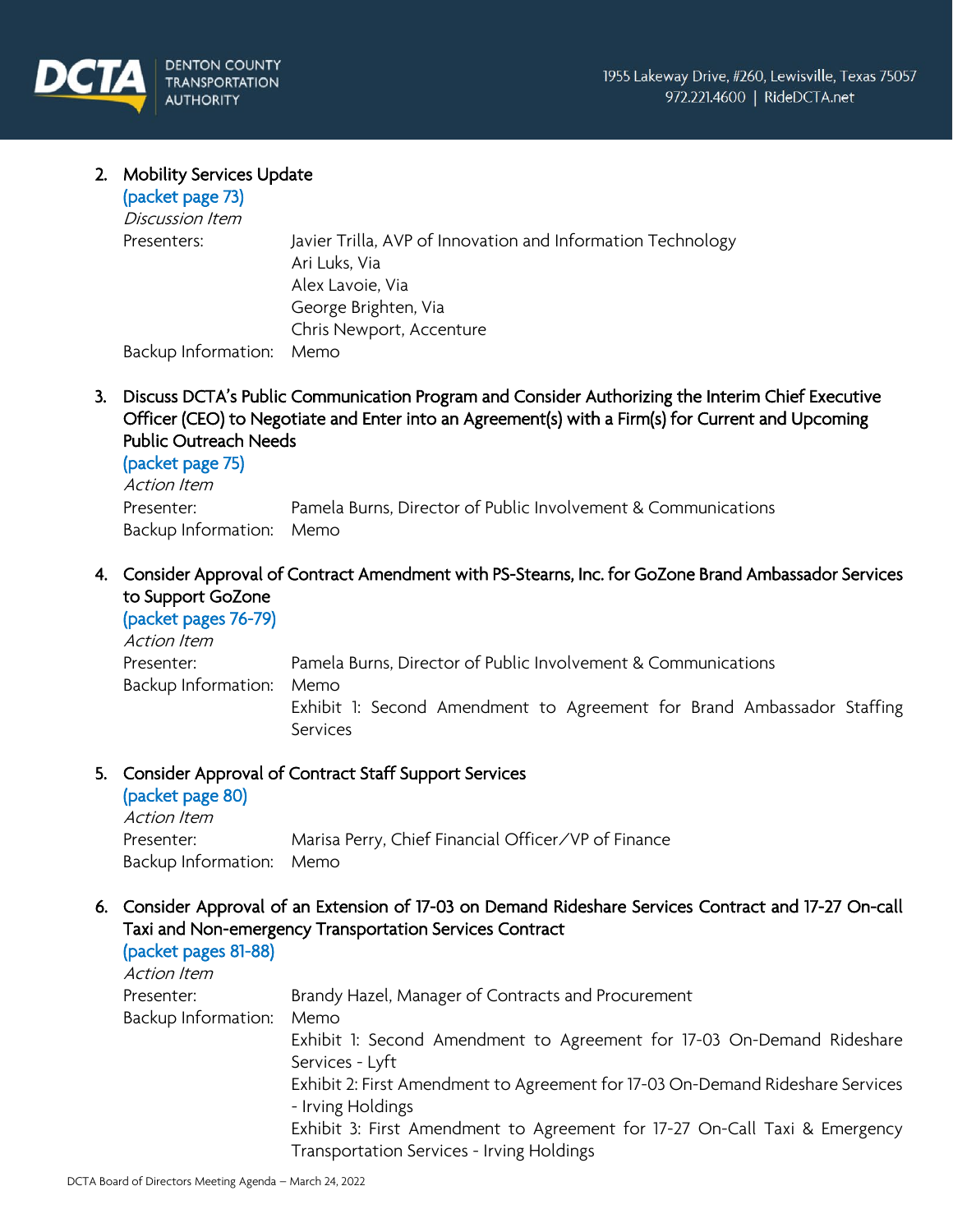

7. Consider Authorizing the Interim Chief Executive Officer (CEO) to Negotiate a Rate for Electric Utility Services and Enter into an Agreement for such service for various Denton County Transportation Authority (DCTA) facilities

#### (packet pages 89-98)

| Action Item              |                                                    |
|--------------------------|----------------------------------------------------|
| Presenter:               | Brandy Hazel, Manager of Contracts and Procurement |
| Backup Information: Memo |                                                    |
|                          | Exhibit 1: EPA Green Power Partnership Agreement   |
|                          | Exhibit 2: MES Sustainability Overview             |

8. Consider Approval of Resolution R22-03 Approving Budget Revision 2022-09 (packet pages 99-113)

| Action Item         |                                                           |
|---------------------|-----------------------------------------------------------|
| Presenter:          | Amanda Riddle, Senior Manager of Budget                   |
| Backup Information: | Memo                                                      |
|                     | Exhibit 1: Resolution R22-03 with the following Exhibits: |
|                     | "A": Budget Revision 2022-09                              |
|                     | "B": Change in Net Position (DCTA Only)                   |
|                     | "B-1": Change in Net Position (DCTA + NTMC Combined)      |
|                     | "C": Long Range Financial Plan                            |
|                     | Exhibit 2: Year-to-Date FY22 Budget Revisions             |

9. Discuss Status of Joint Rail Operations Facility (JROF) Project Development (packet page 114)

Discussion Item Presenter: Paul Cristina, Deputy CEO Backup Information: Memo

10. Discuss and Consider Approval of Funds Transfer from Dallas Area Rapid Transit (DART) and Task Order with Lockwood, Andrews, and Newnam, Inc. for Quality Compliance and Project Management Support **Services** 

| (packet pages 115-127) |                                                                             |
|------------------------|-----------------------------------------------------------------------------|
| Action Item            |                                                                             |
| Presenter:             | Paul Cristina, Deputy CEO                                                   |
| Backup Information:    | Memo                                                                        |
|                        | Exhibit 1: Accounts Receivable Letter                                       |
|                        | Exhibit 2: Quality Assurance & Project Management Support Scope of Services |
|                        | Exhibit 3: JROF Proposed Project Baseline Budget                            |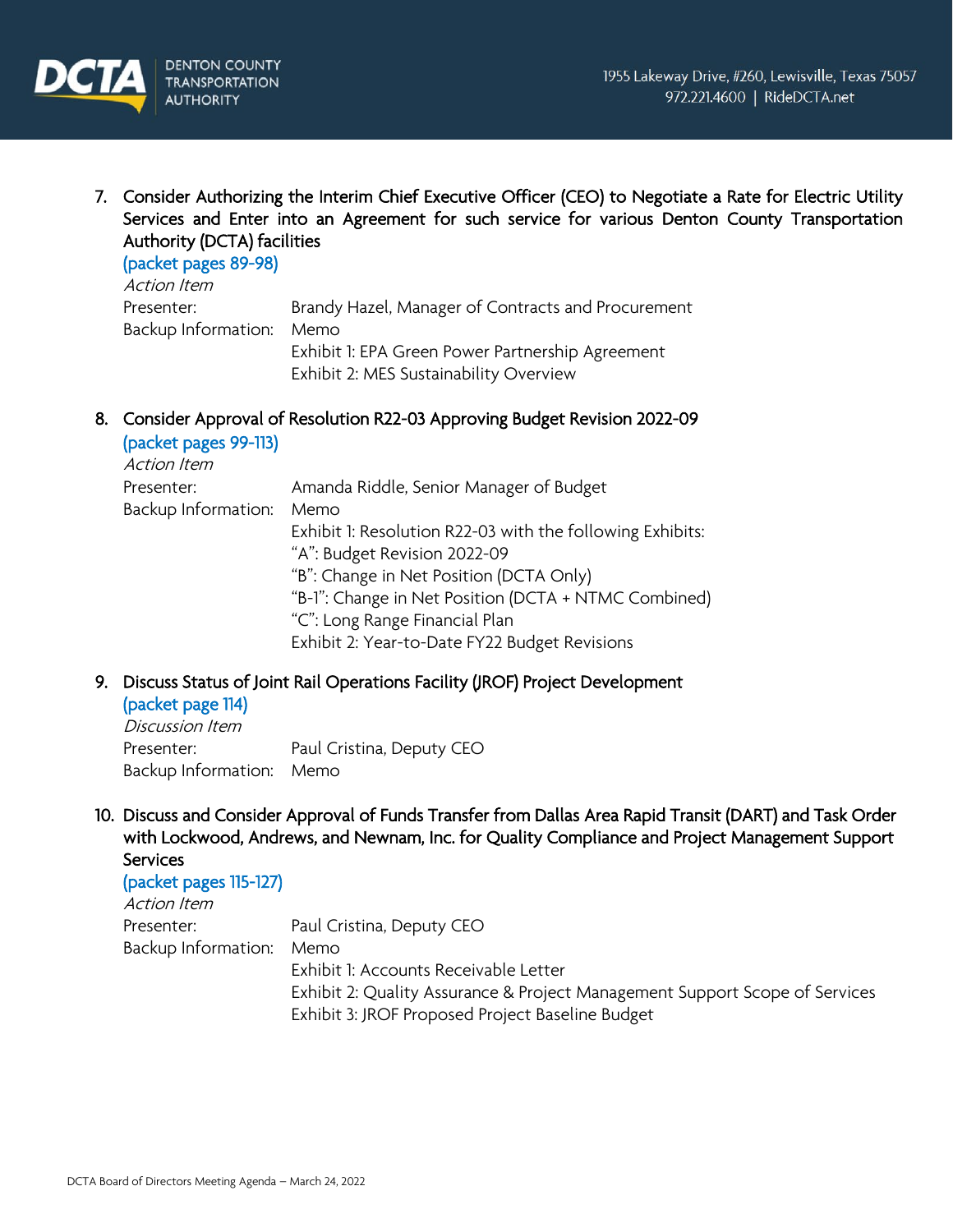

11. Discuss and Consider Authorizing the Interim Chief Executive Officer (CEO) to Enter into an Agreement with an Executive Search Firm

(packet pages 128-168) Action Item

Presenter: Paul Cristina, Deputy CEO Backup Information: Memo Exhibit 1: Qualifications Package: Mackenzie Eason Exhibit 2: Qualifications Package: KL2 Connects Exhibit 3: Qualifications Package: K&A Partners

12. Consider a Date for the Denton County Transportation Authority (DCTA) Board of Directors Strategic Workshop

## (packet page 169)

Discussion Item Presenter: Chris Newport, Accenture Backup Information: Memo

13. Discuss Local and Regional Transportation Updates and Legislative Issues

(packet pages N/A) Discussion Item

### INFORMATIONAL REPORTS

1. Monthly Financial Reports

## (packet pages 170-177)

Backup Information: Memo 1: Monthly Sales Tax Receipts Exhibit 1: FY22 Monthly Sales Tax Report Memo 2: Monthly Mobility-as-a-Service Update Memo 3: Budget Information

## 2. Monthly Ridership Reports

(packet pages 178-185)

Backup Information: Memo

Exhibit 1: Ridership by Mode – February 2022 Exhibit 2: A-train Year-Over-Year Ridership Comparison Exhibit 3: Connect and GoZone Ridership by Month and Year Exhibit 4: Fixed-Route Ridership – February 2022 Exhibit 5: Connect Ridership Year-Over-Year by Month

Exhibit 6: UNT Ridership Year-Over-Year by Month

## 3. Social Service Agency Roundtable Recap Report

## (packet pages 186-198)

Backup Information: Memo

Exhibit 1: Social Service Agency Roundtable Recap Report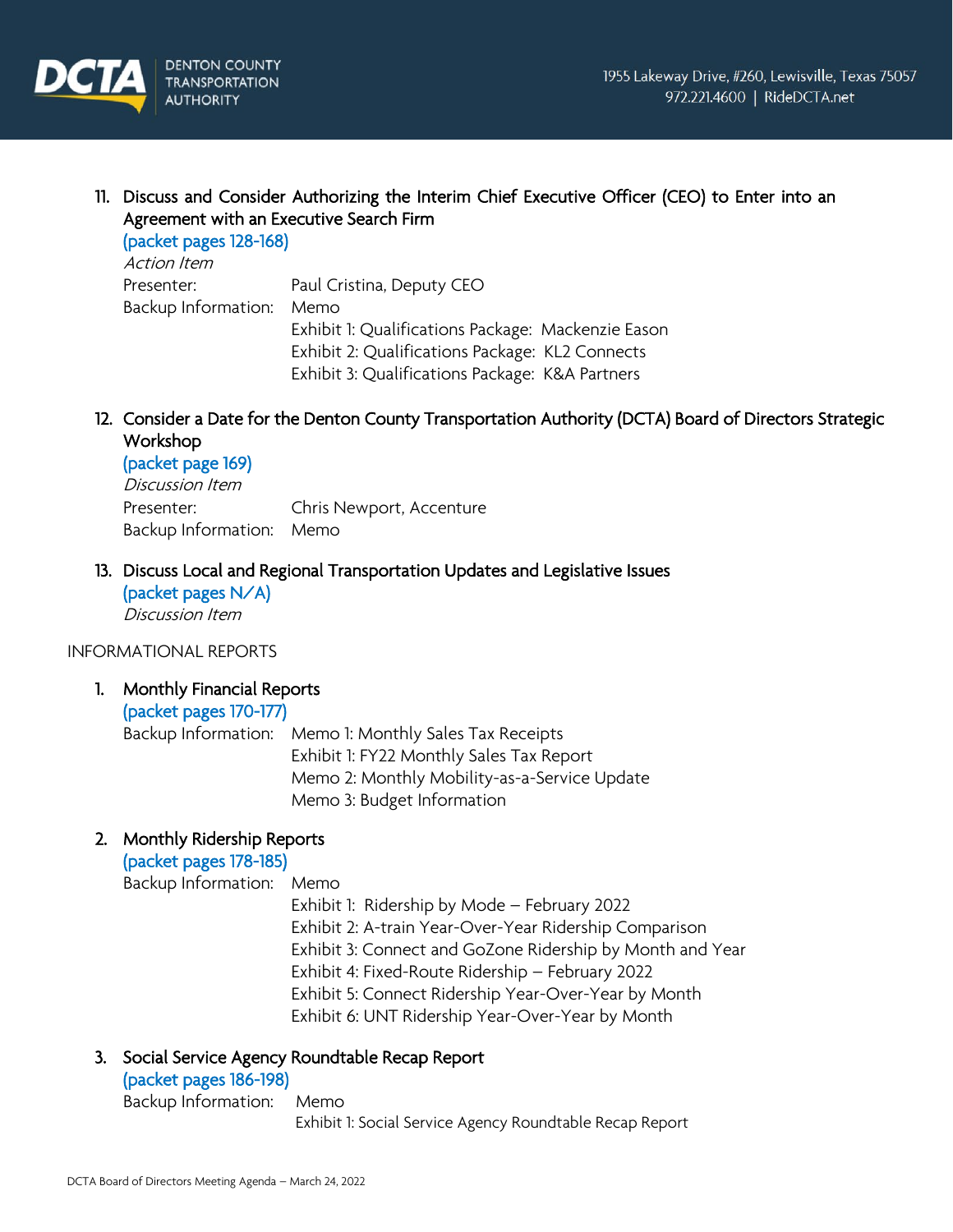

- 4. Renewal of Lease for Administration Office Property (packet page 199) Backup Information: Memo
- 5. Request for Proposals (RFP) 22-07 Federal Legislative Consultant (packet pages 200) Backup Information: Memo
- 6. NTMC Request for Operator & Hourly Employee COVID Leave and Vaccination Pay (packet page 201-205) Backup Information: Memo Exhibit 1: NTMC Board Memo dated February 3, 2022

### FUTURE AGENDA ITEMS AND BOARD MEMBER REQUESTS

Staff will discuss proposed future agenda items. Board members may request an informational item or action item to be added to the next Board meeting agenda.

Next Board Meeting Date: April 28, 2022

REPORT ON ITEMS OF COMMUNITY INTEREST

Pursuant to Texas Government Section 551.0415 the Board of Directors may report on following items: (1) expression of thanks, congratulations, or condolences; (2) information about holiday schedules; (3) recognition of individuals; (4) reminders about upcoming DCTA and Member City events; (5) information about community events; and (6) announcements involving imminent threat to public health and safety.

CONVENE EXECUTIVE SESSION The Board may convene the Regular Board Meeting into Closed Executive Session for the following:

### No items scheduled for this agenda.

RECONVENE OPEN SESSION

Reconvene and Take Necessary Action on Items Discussed during Executive Session.

ADJOURN

#### Board Members:

Cesar Molina, Denton County Seat 1, Chair TJ Gilmore, Lewisville, Vice-Chair Dianne Costa, Highland Village, Secretary Alison Maguire, Denton Andy Eads, Denton County Seat 2